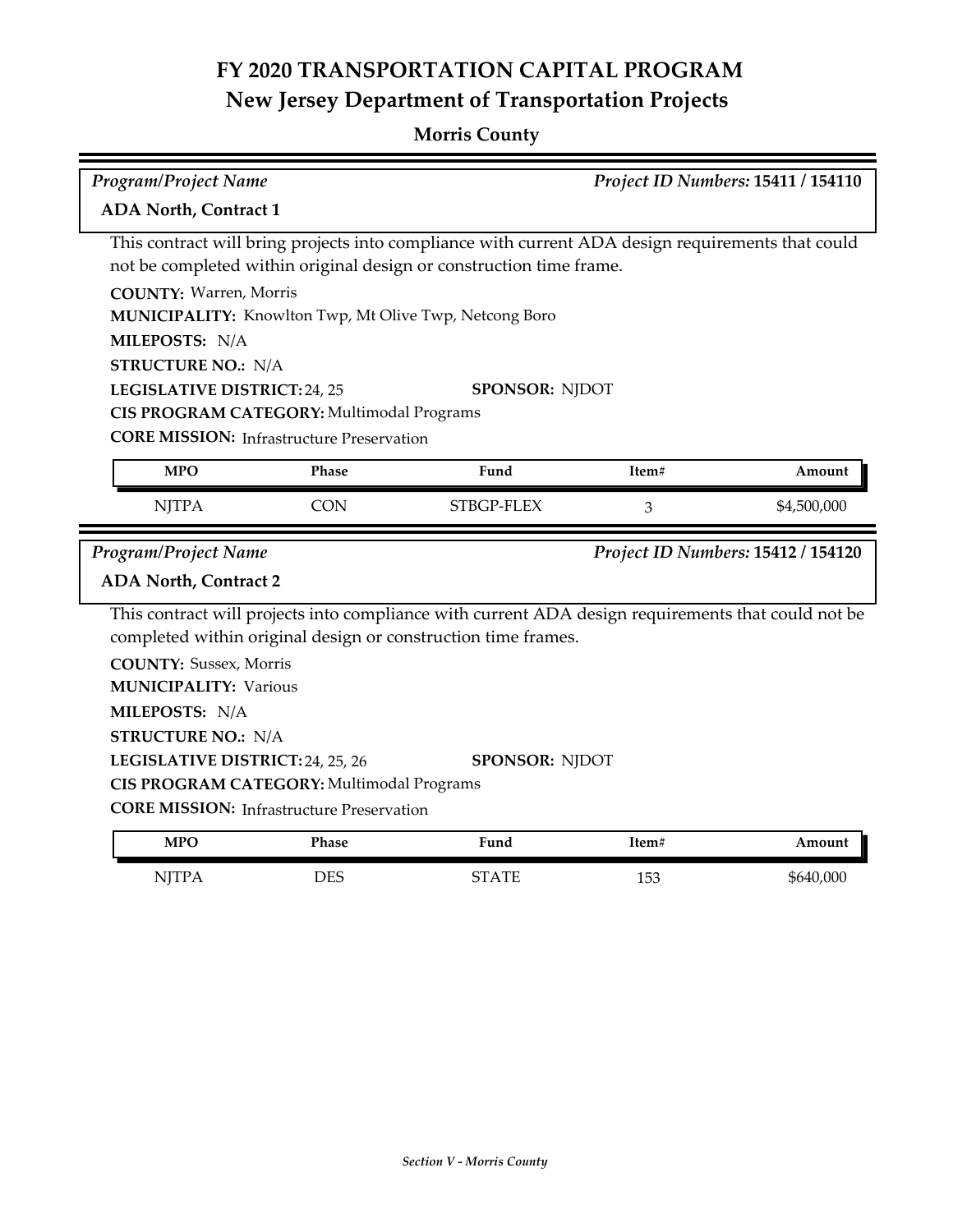| <b>Program/Project Name</b>                                                                                                                                                                                                                  | Project ID Numbers: NS9803 / 058018              |                                                                                                                                                                                                                                                                                                                                                                                                                                                                                                                                                |       |              |
|----------------------------------------------------------------------------------------------------------------------------------------------------------------------------------------------------------------------------------------------|--------------------------------------------------|------------------------------------------------------------------------------------------------------------------------------------------------------------------------------------------------------------------------------------------------------------------------------------------------------------------------------------------------------------------------------------------------------------------------------------------------------------------------------------------------------------------------------------------------|-------|--------------|
|                                                                                                                                                                                                                                              |                                                  | NY Susquehanna and Western Rail Line Bicycle/Pedestrian Path                                                                                                                                                                                                                                                                                                                                                                                                                                                                                   |       |              |
| <b>COUNTY: Morris, Passaic</b><br>MUNICIPALITY: Pequannock Twp, Wayne Twp<br>MILEPOSTS: N/A<br><b>STRUCTURE NO.: N/A</b><br><b>LEGISLATIVE DISTRICT: 40</b><br><b>CIS PROGRAM CATEGORY: Safety Management</b><br><b>CORE MISSION: Safety</b> |                                                  | The 4.8 mile New York, Susquehanna, and Western Railway (NYS&W) Bicycle and Pedestrian Path<br>runs along the NYS&W Right-of-Way (ROW) from River Drive, Pequannock Township (Morris<br>County) to the Mountain View rail station in Wayne Township (Passaic County).<br><b>SPONSOR: Morris County</b>                                                                                                                                                                                                                                         |       |              |
| <b>MPO</b>                                                                                                                                                                                                                                   | Phase                                            | Fund                                                                                                                                                                                                                                                                                                                                                                                                                                                                                                                                           | Item# | Amount       |
| <b>NJTPA</b>                                                                                                                                                                                                                                 | <b>CON</b>                                       | STBGP-NY/NWK                                                                                                                                                                                                                                                                                                                                                                                                                                                                                                                                   | 61    | \$15,000,000 |
| Openaki Road Bridge<br>slab.<br><b>COUNTY: Morris</b><br><b>MUNICIPALITY: Denville Twp</b><br>MILEPOSTS: N/A<br>STRUCTURE NO.: 1400779<br><b>LEGISLATIVE DISTRICT:25</b>                                                                     |                                                  | Openaki Road bridge over the Den Brook in Denville Township was built in 1924 and is now<br>structurally deficient and functionally obsolete despite efforts by the county to save the structure.<br>The existing bridge is a single-span thru truss with a wood plank deck. The bridge has narrow<br>roadway width and low inventory and operating ratings. The county plans to widen the roadway to<br>32' consisting of high-strength weathering steel stringers with a composite reinforced concrete deck<br><b>SPONSOR: Morris County</b> |       |              |
| <b>CIS PROGRAM CATEGORY:</b> Local System Support                                                                                                                                                                                            | <b>CORE MISSION:</b> Infrastructure Preservation |                                                                                                                                                                                                                                                                                                                                                                                                                                                                                                                                                |       |              |
| <b>MPO</b>                                                                                                                                                                                                                                   | Phase                                            | Fund                                                                                                                                                                                                                                                                                                                                                                                                                                                                                                                                           | Item# | Amount       |

| <b>MPO</b>  | Phase | ™und         | 1tem# | Amount      |
|-------------|-------|--------------|-------|-------------|
| <b>TTTT</b> | DES   | STBGP-NY/NWK | 62    | \$1,000,000 |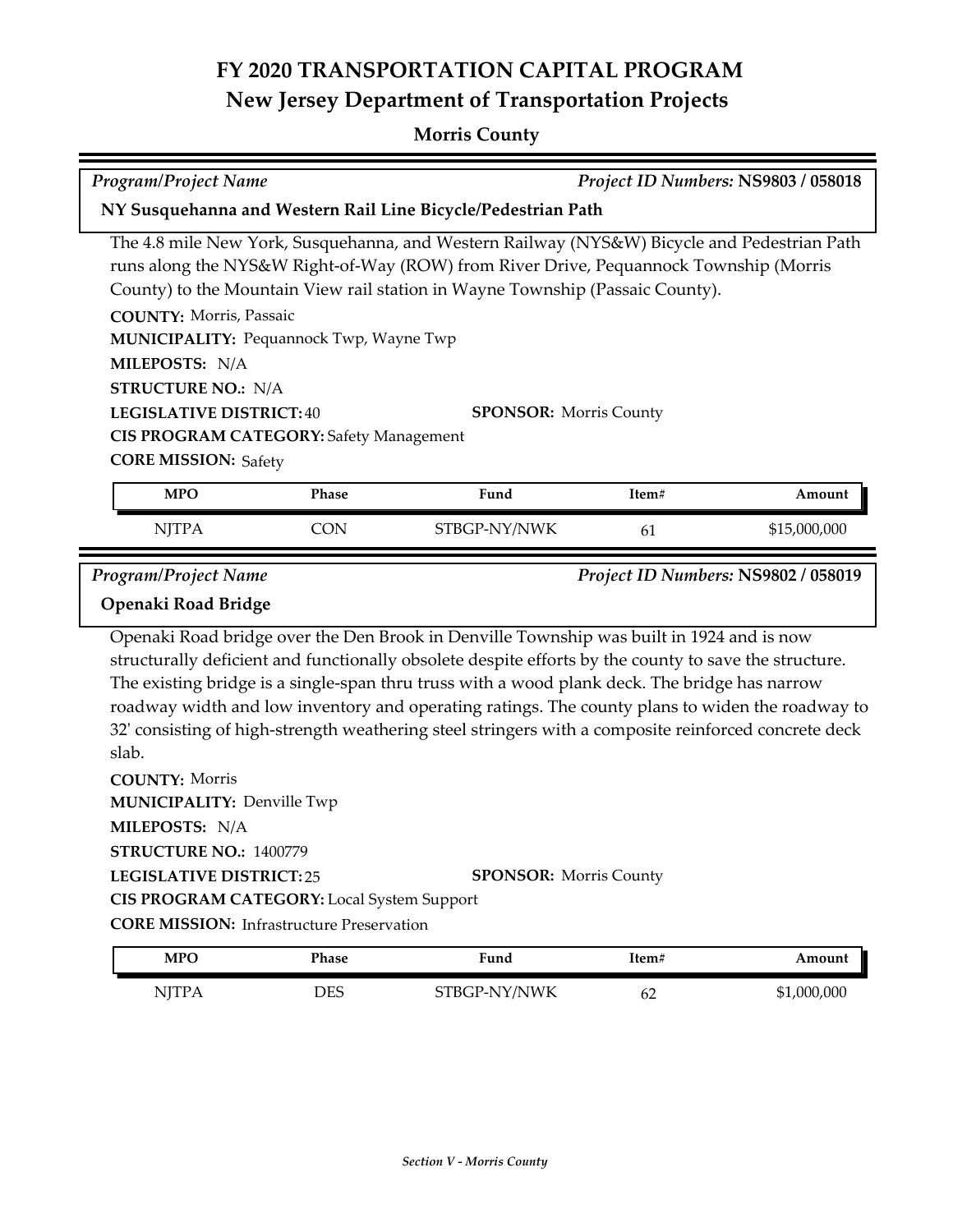| <b>Program/Project Name</b><br>Project ID Numbers: 08347 / 083470                                                                                                                   |                                                                                                       |                                                                                                                                                                                                                                                                                                                                           |       |                                    |
|-------------------------------------------------------------------------------------------------------------------------------------------------------------------------------------|-------------------------------------------------------------------------------------------------------|-------------------------------------------------------------------------------------------------------------------------------------------------------------------------------------------------------------------------------------------------------------------------------------------------------------------------------------------|-------|------------------------------------|
|                                                                                                                                                                                     |                                                                                                       | Route 23, Bridge over Pequannock River / Hamburg Turnpike                                                                                                                                                                                                                                                                                 |       |                                    |
| <b>COUNTY: Morris, Passaic</b>                                                                                                                                                      |                                                                                                       | Initiated by the Bridge Management System, this project will replace the bridge, built in 1934, and<br>provide scour countermeasures to address this scour critical structure.                                                                                                                                                            |       |                                    |
| MILEPOSTS: 16.88                                                                                                                                                                    | MUNICIPALITY: Kinnelon Boro, West Milford Twp                                                         |                                                                                                                                                                                                                                                                                                                                           |       |                                    |
| <b>STRUCTURE NO.: 1405156</b>                                                                                                                                                       |                                                                                                       |                                                                                                                                                                                                                                                                                                                                           |       |                                    |
| <b>LEGISLATIVE DISTRICT:26</b><br><b>SPONSOR: NJDOT</b><br><b>CIS PROGRAM CATEGORY: Bridge Assets</b><br><b>CORE MISSION:</b> Infrastructure Preservation                           |                                                                                                       |                                                                                                                                                                                                                                                                                                                                           |       |                                    |
| <b>MPO</b>                                                                                                                                                                          | Phase                                                                                                 | Fund                                                                                                                                                                                                                                                                                                                                      | Item# | Amount                             |
| <b>NJTPA</b>                                                                                                                                                                        | <b>DES</b>                                                                                            | <b>NHPP</b>                                                                                                                                                                                                                                                                                                                               | 109   | \$8,500,000                        |
| <b>Program/Project Name</b>                                                                                                                                                         |                                                                                                       |                                                                                                                                                                                                                                                                                                                                           |       | Project ID Numbers: 13316 / 133160 |
| Route 46, Canfield Avenue                                                                                                                                                           |                                                                                                       |                                                                                                                                                                                                                                                                                                                                           |       |                                    |
| there is a school located nearby.<br><b>COUNTY: Morris</b><br><b>MUNICIPALITY: Mine Hill Twp</b><br>MILEPOSTS: 35.91<br><b>STRUCTURE NO.: N/A</b><br><b>LEGISLATIVE DISTRICT:25</b> | <b>CIS PROGRAM CATEGORY: Congestion Relief</b><br><b>CORE MISSION:</b> Mobility and Congestion Relief | The proposed project is to widen Route 46 to accommodate standard lane widths and to provide an<br>exclusive left turn lane on the west approach of the intersection (for turns into the shopping center).<br>In addition, the Township requested enhanced safety for pedestrian crossing of the intersection as<br><b>SPONSOR: NJDOT</b> |       |                                    |
| <b>MPO</b>                                                                                                                                                                          | <b>Phase</b>                                                                                          | Fund                                                                                                                                                                                                                                                                                                                                      | Item# | Amount                             |
| <b>NJTPA</b>                                                                                                                                                                        | <b>DES</b>                                                                                            | STBGP-FLEX                                                                                                                                                                                                                                                                                                                                | 126   | \$1,000,000                        |